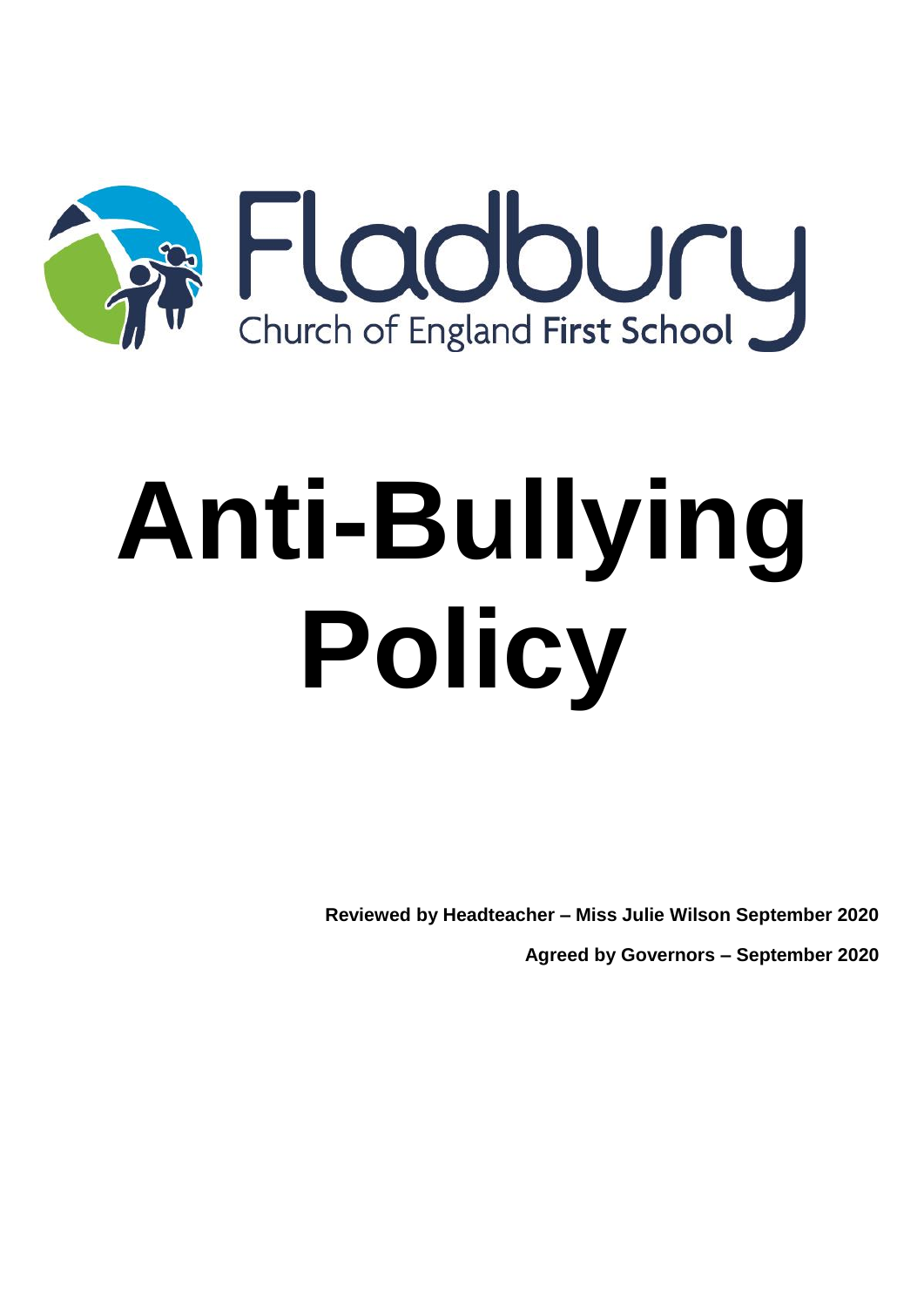#### **Rationale**

At Fladbury First School everyone has the right to feel welcome, safe, secure and happy. Only if this is the case will all members of the school community be able to achieve to their maximum potential. Bullying of any sort prevents this being able to happen and prevents equality of opportunity. It is everyone's responsibility to prevent this happening.

Where bullying exists the victims must feel confident to activate the anti-bullying systems within the school to end the bullying. We aim to retain an anti-bullying ethos in the school.

*Head teachers have a legal duty under the School Standards and Framework Act 1998 to draw up procedures to prevent bullying among pupils and to bring these procedures to the attention of staff, parents and pupils. DFES*

#### **Definitions of Bullying**

Bullying is deliberately hurtful behaviour that is repeated over a period of time, making it difficult for the person concerned to defend themselves. Bullying can be defined as a repeated physical, psychological or verbal attack against an individual or a group of individuals by a person or group of persons, causing physical or psychological harm to the victim. It is usually conscious and wilful and commonly consists of repeated acts of aggression and /or manipulation. It can take a number of forms both physical and non-physical, either in combination or in isolation. Any bullying, whether physical or non-physical may result in lasting psychological damage to the individual. Pupils are encouraged to know the difference between bullying and simply "falling out".

| Physical                     | These are unprovoked assaults where the person being<br>bullied is hit, kicked or when belongings are taken or<br>damaged.                                                                                                                                                      |  |
|------------------------------|---------------------------------------------------------------------------------------------------------------------------------------------------------------------------------------------------------------------------------------------------------------------------------|--|
| Verbal                       | Bullying consists of name-calling or insulting, racist<br>or<br>sexist remarks and the use of derogatory language.                                                                                                                                                              |  |
| Indirect                     | When malicious rumours or stories are spread or the person<br>is excluded, ostracised or rejected from the social or peer<br>group.                                                                                                                                             |  |
| Psychological                | Reduction of a person's self-esteem or confidence through<br>threatening behaviour, taunting or teasing about race, gender,<br>sexual orientation, disability, family circumstances,<br>appearance, or any other feature of their lives that can be<br>exploited to cause hurt. |  |
| Internet and Mobile<br>phone | The use of text messaging or e-mail to perpetuate any of the<br>above*                                                                                                                                                                                                          |  |

#### **Actions to Tackle Bullying**

#### Prevention

Perhaps the most important element in identifying bullying is the creation of a positive school culture in which bullying is not tolerated and the reporting of bullying is seen as a positive and valued act by pupils. We use the curriculum whenever possible to reinforce the ethos of the school and help pupils to develop strategies to combat bullying-type behaviour. This forms part of PHSE curriculum/Circle time. Children are taught positive strategies for dealing with other children's poor behaviour and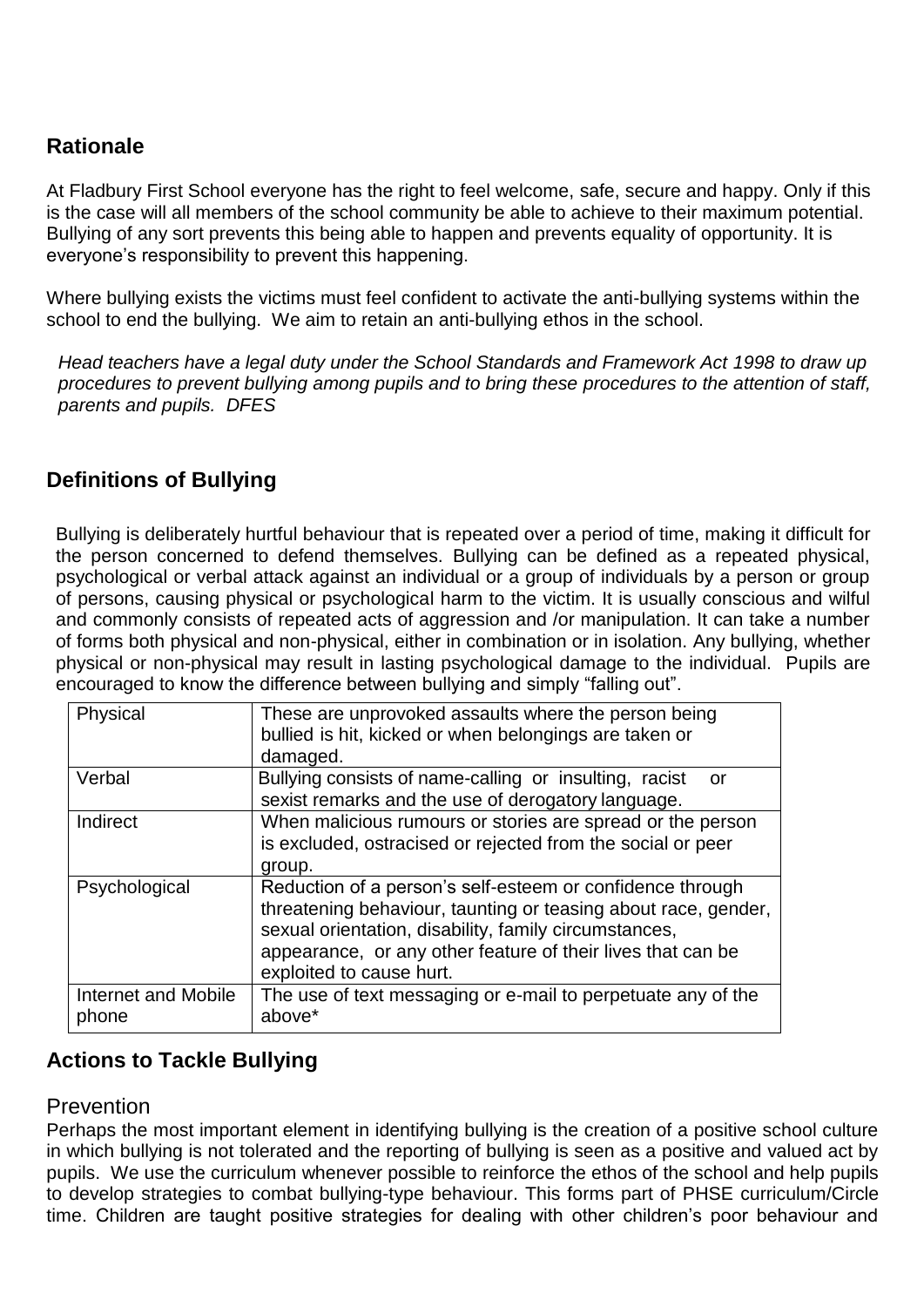when to "tell" a friend or an adult. Resources used to support this work in school include SEAL "Say no to Bullying" and National Anti-Bullying Day resources. A Cyber-Bullying Policy is available to parents on our website and may be referred to, if appropriate, in class. We also work with local police and community support officer periodically.

#### **Signs of bullying**

By its nature, bullying tends to take place 'underground', out of sight and earshot of teaching and other school staff. Staff look for possible signs of bullying and always take reports of incidents seriously and respond with enquiry. Some key signs may include:

- A reluctance to come to school /erratic attendance
- A marked deterioration in a pupil's performance
- A reluctance to go out to play
- A reluctance to leave school at the normal time, walk home with other pupils
- Unlikely excuses for possessions damaged or destroyed or missing
- Persistent complaints of feeling unwell and unable to go to school
- Pupils who 'lose' their dinner money
- Pupils who present as isolated in the playground, dining room, during games etc
- Pupils who display withdrawn, unforthcoming behaviour

#### **Reporting bullying**

When children feel that behaviour towards them is either unpleasant or unacceptable they should use the 3-step approach. This approach (detailed below) will be taught to the children in assemblies, circle time and appropriate lessons in the curriculum.

The 3-step approach should be the focus of visual resources placed around the school premises both inside and outside in the form of large colourful posters and also in the form of smaller posters and on the fanfare for children and adults.

**Step 1: Hold up hand with palm facing other child/children say "Stop it" firmly.** 

#### **Step 2: Say firmly, "I don't like it when you do that."**

#### **Step 3: Say firmly, "If you do it again, I will tell the teacher."**

The child should then tell the class teacher, mid-day supervisor or adult in charge so that they can continue with the procedures as set out in this document.

Children who are the victims of bullying must be able to tell a member of the staff who will then put the procedures for dealing with it in place. Children can also report incidences of bullying or other worries by placing a note in the 'Worry Box' which has been provided by the children's entrance door. Children have the opportunity to talk in confidence to any member of staff at any time,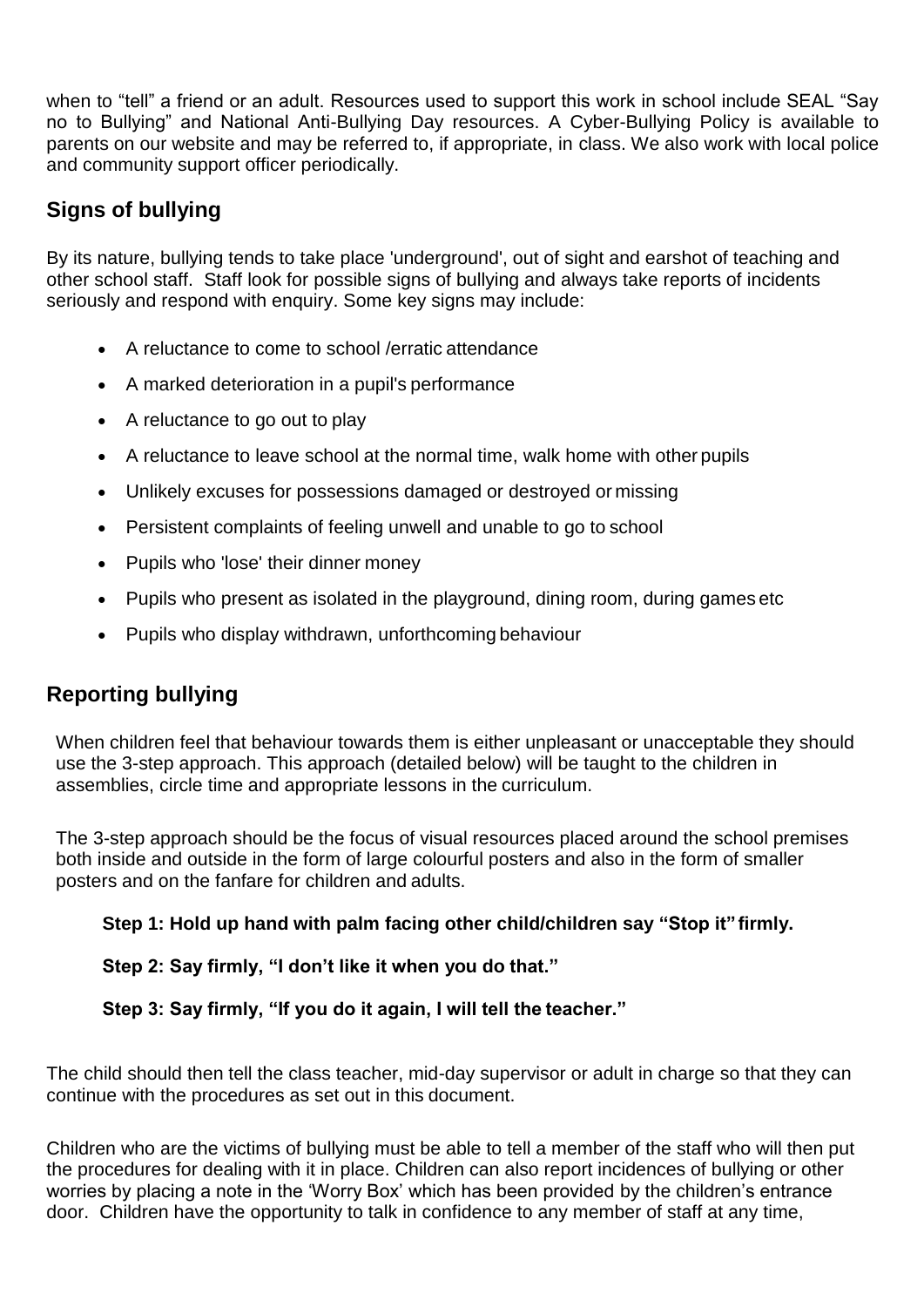Pupils are encouraged to report any incidence of bullying to a member of staff. Victims who are worried about openly discussing an incident when the aggressors are present are encouraged to talk to a member of staff, of their choice, out of lessons time.

All reported incidents of bullying will be investigated and taken seriously by staff. A record of proved incident will be kept by the Headteacher. The Headteacher or staff member dealing with the incident is responsible for writing an account of the incident and reporting action taken. All proven incidences of bullying will be reported to the Headteacher. If bullying includes racist abuse this will be reported.

#### **Response to bullying**

The primary role of the school is to uphold its mission statement and the vision of this policy.

In doing this, the school shall:

- Have a zero tolerance towards bullying and harassment
- Highlight and encourage pro social behavior
- Be constantly alert to bullying
- Ensure that there is adequate provision for children at break times
- Endeavour to create an environment that is attractive
- Monitor and record incidents of bullying
- Ensure that this policy is updated regularly
- Ensure that the policy is available to all members of the school community
- Ensure that there are adequate lines of communication
- Ensure that, where necessary, staff professional development includes training in dealing with bullying and anti-social behavior
- Ensure that parents are kept informed of anti-bullying arrangements through newsletters, meetings and presentations
- Ensure that children are involved in anti-bullying procedures through assemblies, the curriculum, the School Council and visual displays

Upon discovery of an incident of bullying, we will discuss it with all the children involved; this will be carried out appropriately to their age and level of understanding.

Pupils who have been bullied will be supported by offering an immediate opportunity to discuss the experience with a member of staff of their choice. Children will be reassured. Efforts will be made towards offering continuous support and restoring self-esteem and confidence.

Pupils who have bullied will be helped by discussing what happened; discovering why the pupil became involved and establishing the wrong doing and need to change. If a larger number of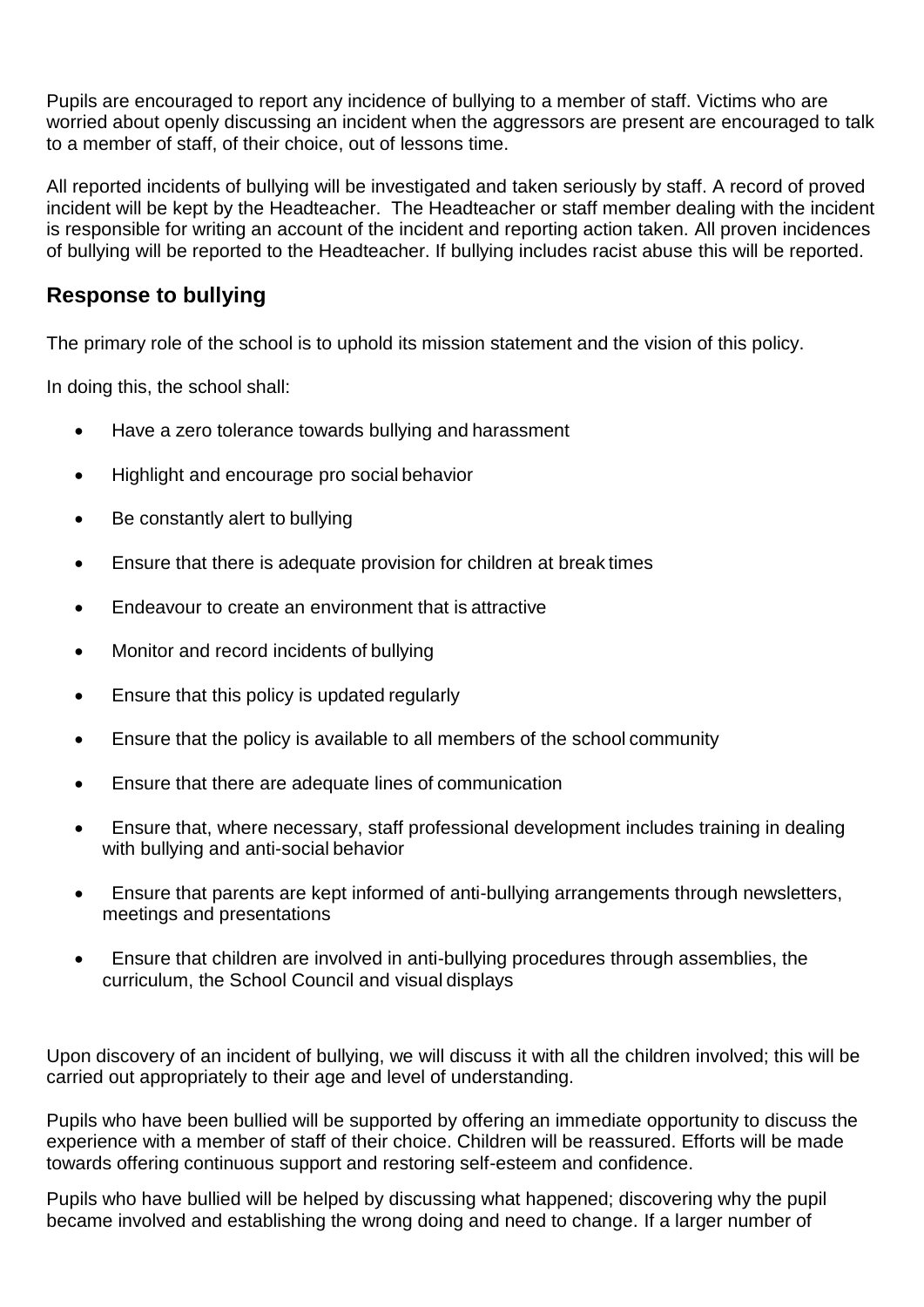children are involved Role-play and other drama techniques may be used within Circle Time. They will be reminded of the possible consequences of bullying and the sanctions for repeated incidents will be clearly explained to him/her.

The following sanctions may be taken:

- warnings to cease offending
- A monitoring tool, often incorporating a reward for achieving desired behaviours.
- exclusion from certain areas of school premises
- withdrawal from limited aspects of the school day.
- a fixed-term exclusion
- permanent exclusion

Where necessary we will call on outside agencies such as the Learning Behaviour Support Service.

#### **Procedures for Teaching Staff when dealing with bullying incidents**

- 1. Listen to the child who comes to you as the victim
- 2. Make notes if necessary or ask the child to write down what happened or is continuing to happen
- 3. Interview the alleged perpetrator/s
- 4. Talk to anyone who witnessed the behaviour
- 5. Decision made as to further procedures
- 6. Fill out incident report using standard form
- 7. Take form to Head Teacher or Deputy Head
- 8. Inform those involved
- 9. Monitor relationships until situation resolved

#### **The role of Mid-Day Supervisors**

Almost three-quarters of all bullying of children in Primary school takes place outside of the classroom on the playground and in areas used during break times. It is extremely important that all members off staff supervising these periods are observant for any signs of bullying or victims of bullying.

It is important that these staff also act as role models and, when dealing with incidents of bad behaviour or arguments on the playground, they encourage children to treat each other with kindness and respect and to share and involve each other in playground activities and games and to play together in ways conducive to the mission statement and Christian ethos of the school.

These staff should offer support to victims of bullying and also strategies with which those who have bullied can use to integrate successfully with their peers and develop friendships built on mutual respect and trust.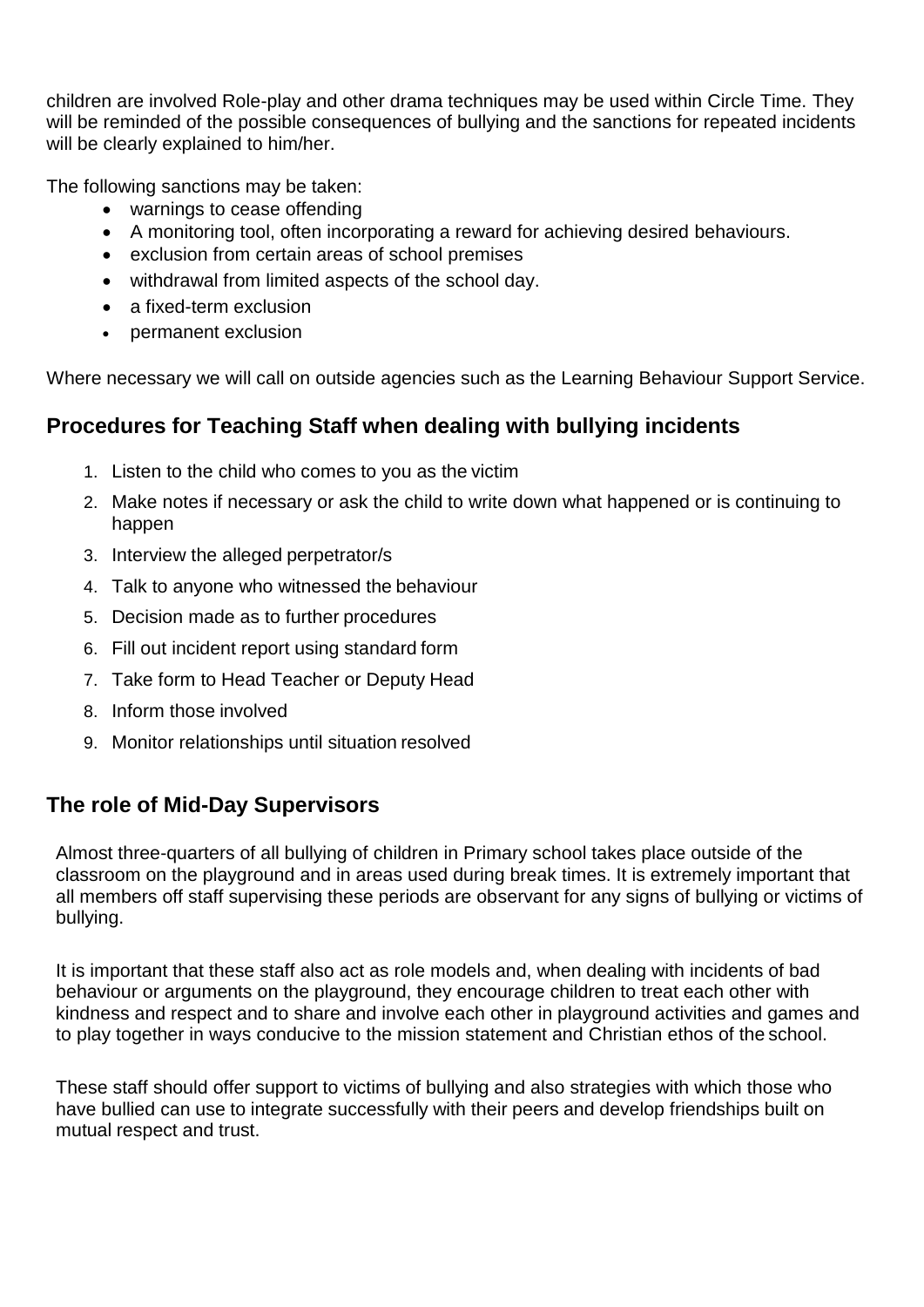#### **Procedures for Mid-Day Supervisors**

- 1. Listen to the child who comes to you as the victim
- 2. Interview alleged perpetrator/s
- 3. Talk to anyone who witnessed the behaviour
- 4. Report to class teacher or to Assistant Head Teacher as soon as possible
- 5. Class teacher or Assistant Head Teacher begins procedure

#### **The role of Breakfast Club and After School Club Staff**

The primary role of the breakfast and after school club staff is to act as role models for the children and to ensure that their own behaviour reflects the mission statement and Christian ethos of the school whilst the children are in their care.

As previously stated, almost three-quarters of all bullying of children in Primary school takes place outside of the classroom. It is the responsibility of the staff to be vigilant and to look out for any signs of bullying or harassment.

Staff should encourage children to treat each other with kindness and respect and to share and involve each other in the variety of activities taking place. Activities should encourage positive socialisation and citizenship and be conducive to the mission statement and Christian ethos of the school.

#### **Procedures for Breakfast and After School Club Staff and mid-day supervisors**

- 1. Listen to the child who comes to you as the victim
- 2. Interview alleged perpetrator/s
- 3. Talk to anyone who witnessed the behaviour
- 4. Report to class teacher or to Assistant Head Teacher as soon as possible
- 5. Class teacher or Assistant Head Teacher begins procedure

#### **The role of Parents, Guardians and Carers**

Parents must take time to listen to their children and to discuss school with them. They must act as role models to their children in the way in which they deal with others and their own attitudes towards issues such as gender, race, sexuality and physical difference.

Parents must also make every effort to support the mission statement of the school and to enhance its Christian ethos.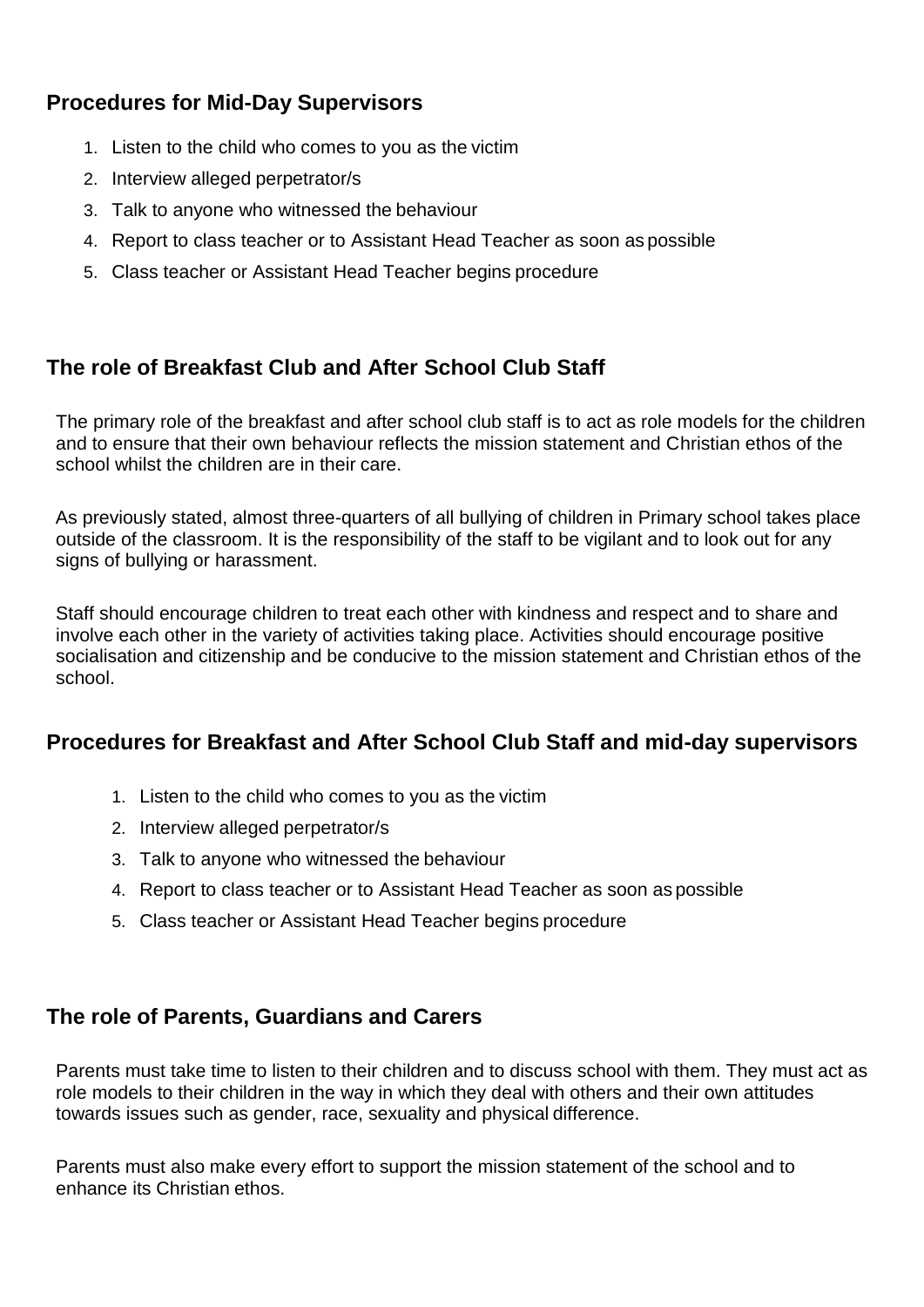Parents must also look out for signs that their child may be the victim of bullying at school. These may include:

- Your child suddenly becomes reluctant to go to school
- Your child seems uncharacteristically anxious
- Your child has nightmares or starts to wet the bed
- Your child develops vague illnesses to avoid going to school
- Clothes or belongings are damaged or missing
- Dinner money is regularly 'lost'
- Asking for extra pocket money or stealing
- A sudden drop in standards of school work
- Fear about walking to and from school
- Secrecy about the reason for tears and being upset

#### **Procedures for Parents, Guardians and Carers**

The parents of bullies and their victims will be informed of an incident and the action that has taken place. They will be asked to support strategies proposed to tackle the problem; to help change the attitude of the pupil. The school has an 'open door policy' encouraging parents to talk to staff members about any issues concerning their children. Parents are encouraged to report any signs of bullying to the class teacher in the first instance.

- 1. Talk to the child and establish that the behaviour is persistent and not a one-offincident
- 2. End any secrecy and get the facts in the open
- 3. Ensure that the child understands not to retaliate
- 4. Make the child feel secure
- 5. Tactfully help your child to try and deal with the problem himself/herself
- 6. Contact the class teacher and arrange a meeting to discuss the issue (Teacher begins school procedure)
- 7. Ensure that you receive a copy of the school policy to deal with bullying
- 8. Continue to liaise with the class teacher until a solution is achieved
- 9. Work with the school
- 10. Help your child to develop and use the 3-step approach
- 11. Emphasize the fact that our differences make us individuals
- 12. Help your child to feel less vulnerable and raise their self–esteem especially if they have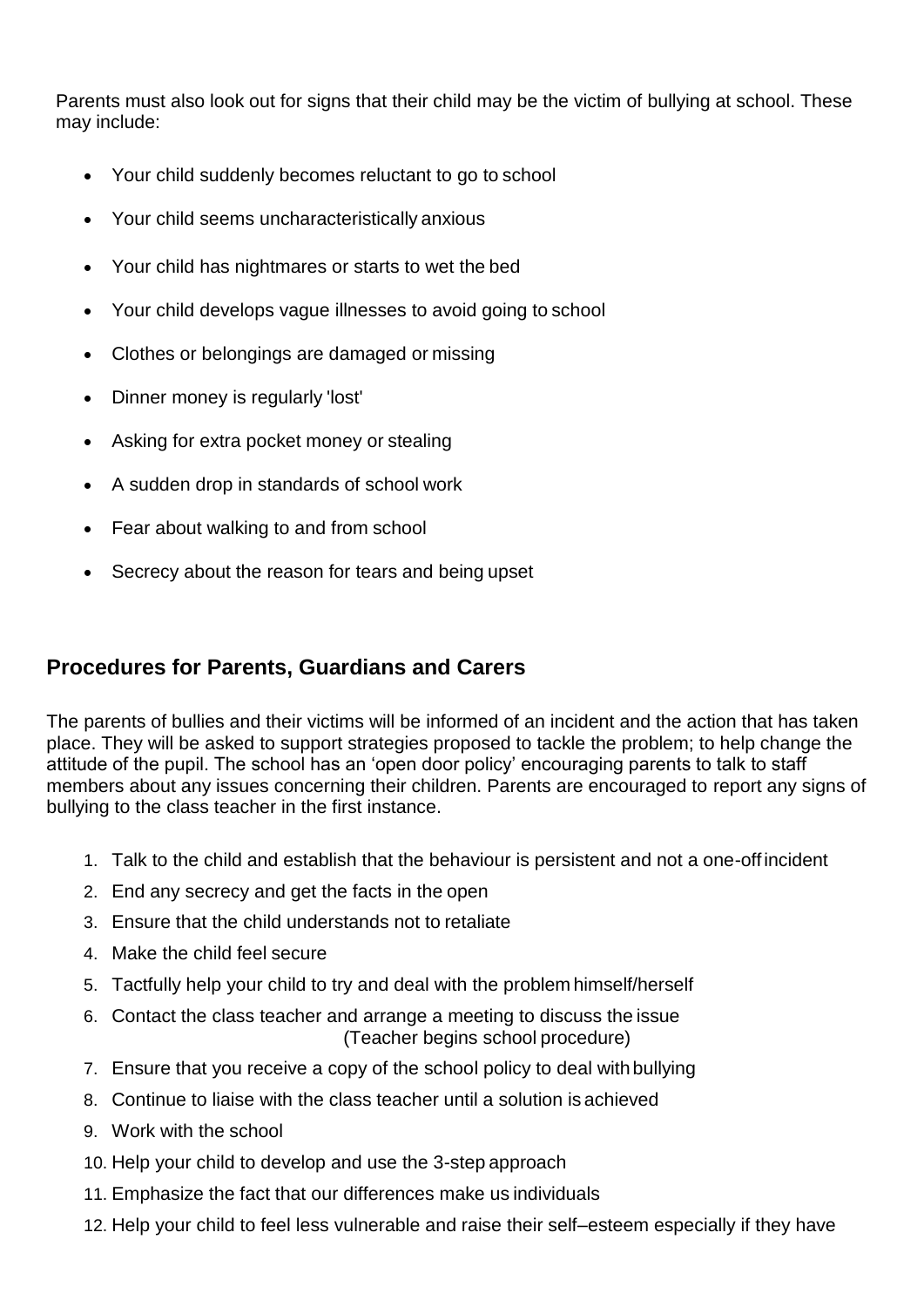been tormented about physical characteristics

**Note:** Should parents have reason to disagree with a decision taken by the Head Teacher with regard to sanctions of suspension or exclusion, they are entitled to appeal to the Governing Body. All appeals must be addressed to the Chair of Governors who will then pass them to the Governor in charge ofappeals.

#### **The role of the Governing Body**

The primary role of the Governing body is to ensure that the school 'lives out' its mission statement and the 'vision' of this policy. It is expected that every member of the governing body act in accordance with this vision and as a role model to the children of the school and the staff members.

The Governing Body will liaise with the Head Teacher and where necessary work with him in dealing with incidents of bullying or harassment. If appropriate, the Head Teacher will inform the governing body of any sanctions imposed by the school and will consult with them in the event of any form of exclusions or suspensions.

The Governing body will also act as the forum for appeal should parents have reason to disagree with action taken by the Head Teacher. All appeals will be addressed to the Chair of Governors who will pass on the appeal to the appropriate member of the Governing Body in accordance with statutoryprocedures.

### **Procedure for staff who feel they are bullied, harassed or discriminated against by other members of staff**

- 1. If possible, approach the person causing the harassment and explain yourfeelings
- 2. Make it clear that their behaviour is causing a problem and ask them to stop
- 3. Try to sort out the problem together
- 4. Keep written records with specific times and dates of alleged behaviour
- 5. If the behaviour continues report the behaviour to the Head Teacher
- 6. If necessary the Head Teacher will inform the Chair of Governors
- 7. Work with the Head Teacher in resolving the problem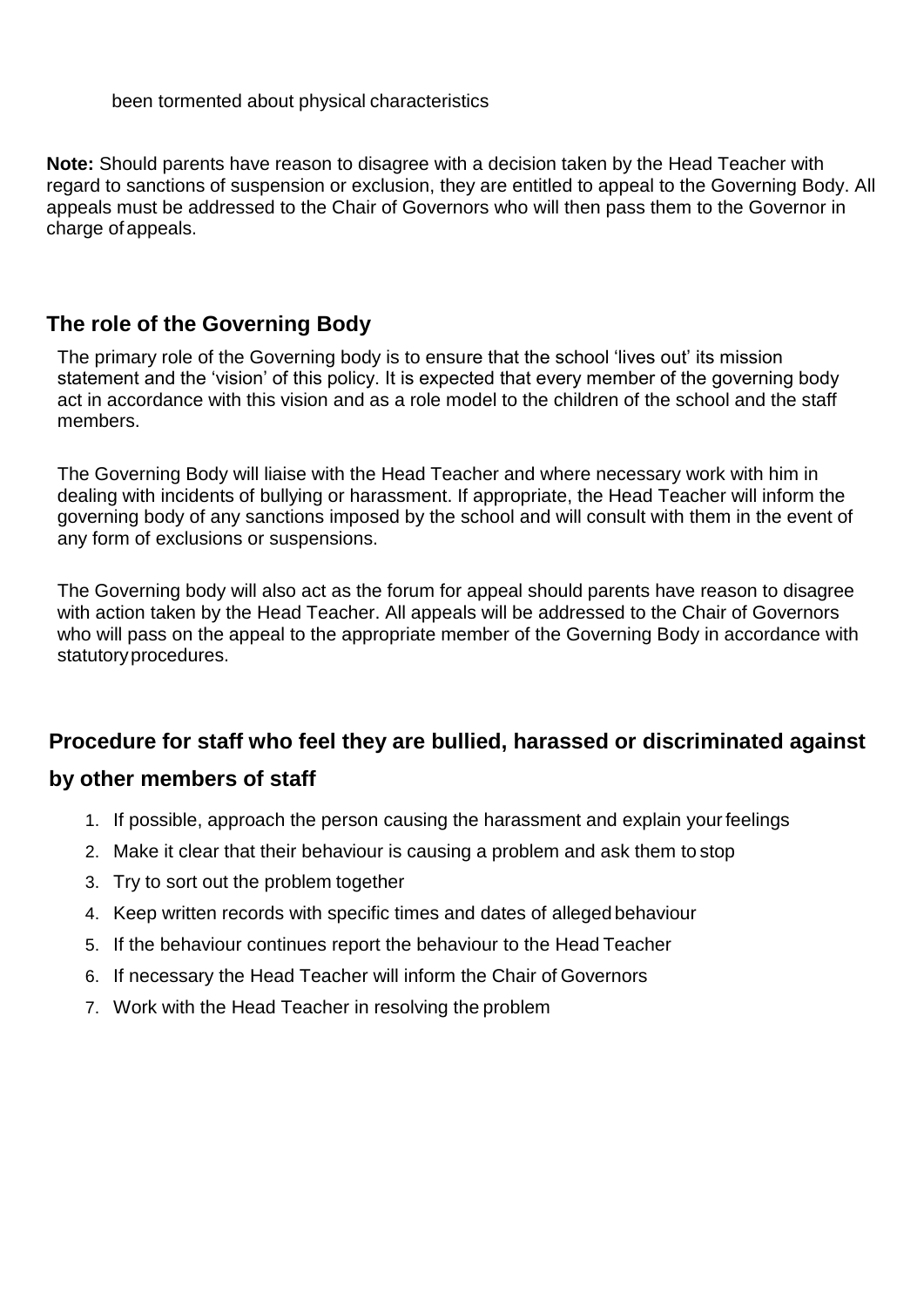#### **Procedure for staff who feel they are bullied, harassed or discriminated**

#### **against by the Head Teacher**

- 1. Approach the Head Teacher and tell him about your concerns
- 2. Make it clear that their behaviour is causing a problem
- 3. Try to sort out the problem together
- 4. Keep written records with specific times and dates of alleged behaviour
- 5. If the behaviour continues inform the Chair of Governors in writing and seek the advice of a union

## **Procedure for staff who feel they are bullied, harassed or discriminated against by a parent or other adults not employed by the school**

- 1. Make it clear that their behaviour is causing a problem
- 2. Tell them to stop
- 3. Write down details of the behaviour including specific times and dates
- 4. Report behaviour to the Head Teacher

#### **Useful Websites**

<http://www.bullying.co.uk/>

[http://www.kidscape.org.uk](http://www.kidscape.org.uk/)

[http://www.childline.org.uk](http://www.childline.org.uk/)

[www.macmillan.org.uk/whybother](http://www.macmillan.org.uk/whybother)